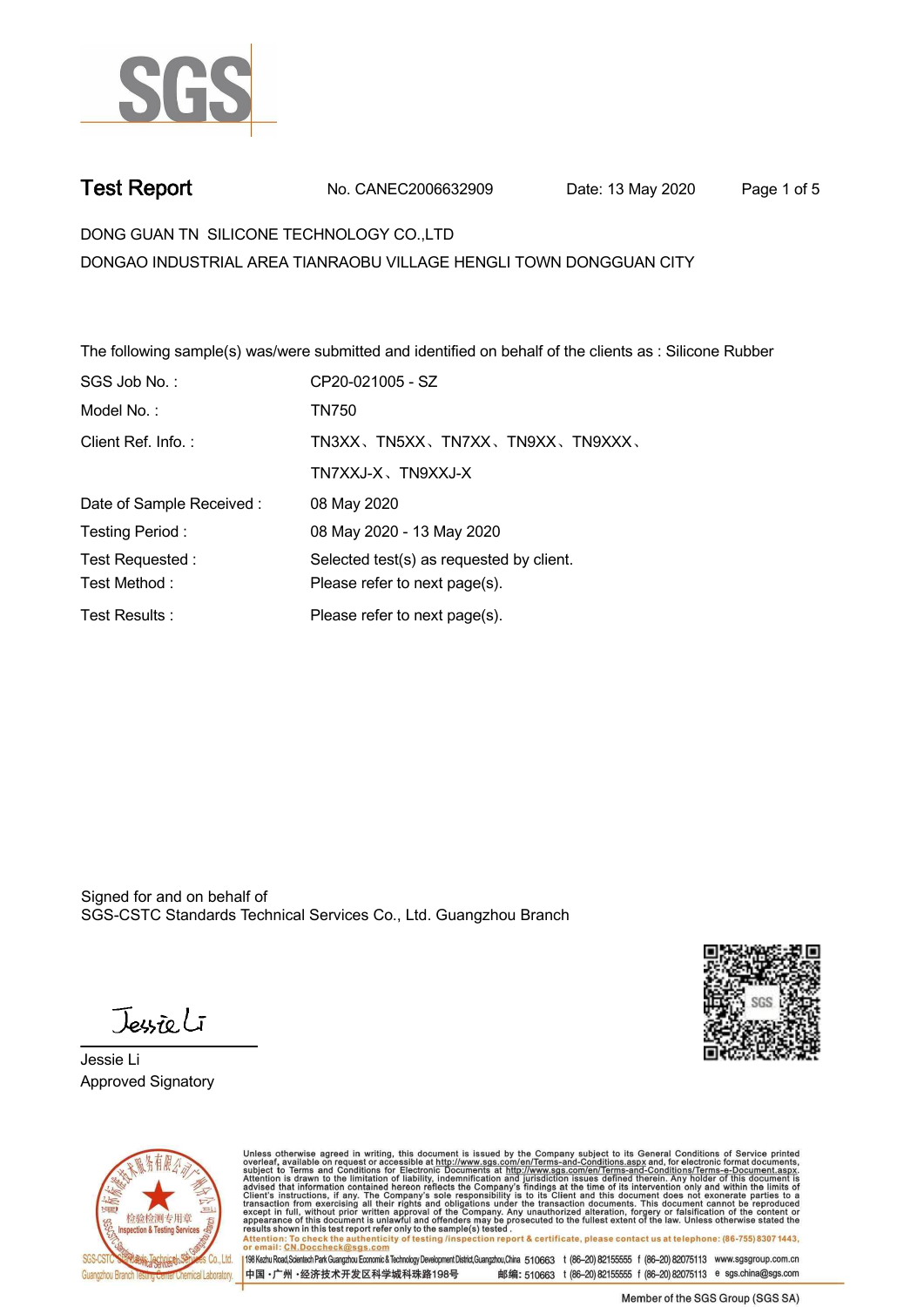

**Test Report. No. CANEC2006632909 Date: 13 May 2020 . Page 2 of 5.**

**Test Results :.**

**Test Part Description : .**

| Specimen No.    | <b>SGS Sample ID</b> | <b>Description</b>                    |
|-----------------|----------------------|---------------------------------------|
| SN <sub>1</sub> | CAN20-066329.002     | Colorless translucent silicone rubber |

**Remarks :.(1) 1 mg/kg = 1 ppm = 0.0001% .**

**(2) MDL = Method Detection Limit .**

**(3) ND = Not Detected ( < MDL ) .**

**(4) "-" = Not Regulated .**

## **Phthalate.**

**Test Method :. With reference to EN14372: 2004. Analysis was performed by GC-MS. .**

| Test Item(s)                       | CAS NO.                    | Unit       | <b>MDL</b> | 002       |
|------------------------------------|----------------------------|------------|------------|-----------|
| Dibutyl Phthalate (DBP)            | 84-74-2                    | $\%$ (w/w) | 0.003      | <b>ND</b> |
| Benzylbutyl Phthalate (BBP)        | 85-68-7                    | $\%$ (w/w) | 0.003      | <b>ND</b> |
| Bis(2-ethylhexyl) Phthalate (DEHP) | 117-81-7                   | % (w/w)    | 0.003      | <b>ND</b> |
| Diisononyl Phthalate (DINP)        | 28553-12-0 /<br>68515-48-0 | % (w/w)    | 0.010      | <b>ND</b> |
| Di-n-octyl Phthalate (DNOP)        | 117-84-0                   | $%$ (w/w)  | 0.003      | <b>ND</b> |
| Diisodecyl Phthalate (DIDP)        | 26761-40-0 /<br>68515-49-1 | $\%$ (w/w) | 0.010      | <b>ND</b> |
| Dimethyl Phthalate (DMP)           | $131 - 11 - 3$             | $%$ (w/w)  | 0.003      | <b>ND</b> |
| Diethyl Phthalate (DEP)            | 84-66-2                    | % (w/w)    | 0.003      | ND.       |
| Diisobutyl Phthalate (DIBP)        | 84-69-5                    | % (w/w)    | 0.003      | <b>ND</b> |
| Dinonyl Phthalate (DNP)            | 84-76-4                    | $\%$ (w/w) | 0.003      | <b>ND</b> |
| Diisooctyl Phthalate (DIOP)        | 27554-26-3                 | $\%$ (w/w) | 0.010      | <b>ND</b> |
| Dipropyl Phthalate (DPrP)          | 131-16-8                   | % (w/w)    | 0.003      | <b>ND</b> |
| Dicyclohexyl Phthalate (DCHP)      | 84-61-7                    | % (w/w)    | 0.003      | <b>ND</b> |
| Dipentyl Phthalates (DPENP/DnPP)   | 131-18-0                   | % (w/w)    | 0.003      | <b>ND</b> |
| Dibenzyl Phthalate (DBzP)          | 523-31-9                   | % (w/w)    | 0.003      | <b>ND</b> |
| Diphenyl Phthalate (DPhP)          | 84-62-8                    | % (w/w)    | 0.003      | ND.       |
| Di-n-hexyl Phthalate (DnHP)        | 84-75-3                    | $%$ (w/w)  | 0.003      | <b>ND</b> |

**Notes :.**

**(1) DBP,BBP,DEHP, DIBP Reference information: Entry 51 of Regulation (EU) 2018/2005 amending** 



Unless otherwise agreed in writing, this document is issued by the Company subject to its General Conditions of Service printed overleaf, available on request or accessible at http://www.sgs.com/en/Terms-and-Conditions.asp Attention: To check the authenticity of testing /inspection report & certificate, please contact us at telephone: (86-755) 8307 1443,<br>Attention: To check the authenticity of testing /inspection report & certificate, please

198 Kezhu Road,Scientech Park Guangzhou Economic & Technology Development District,Guangzhou,China 510663 t (86-20) 82155555 f (86-20) 82075113 www.sgsgroup.com.cn 邮编: 510663 t (86-20) 82155555 f (86-20) 82075113 e sgs.china@sgs.com 中国·广州·经济技术开发区科学城科珠路198号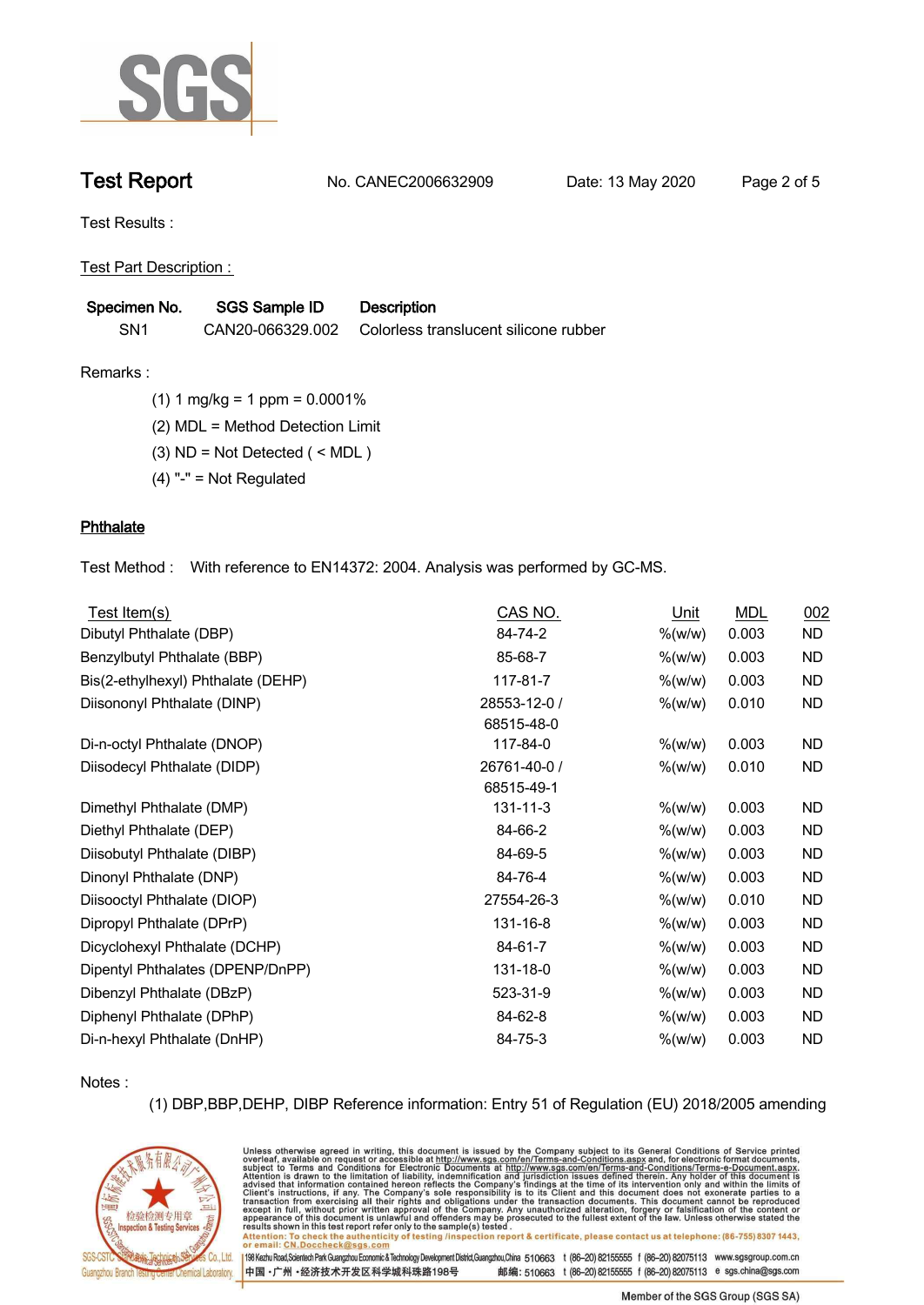

**Test Report No. CANEC2006632909** Date: 13 May 2020 Page 3 of 5

**Annex XVII of REACH Regulation (EC) No 1907/2006:** 

**i) Shall not be used as substances or in mixtures, individually or in any combination of DBP, BBP, DEHP & DIBP, in concentrations equal to or greater than 0.1 % by weight of the plasticised material, in toys and childcare articles.** 

**ii) Shall not be placed on the market in toys or childcare articles, individually or in any combination of DBP, BBP, DEHP, in concentrations equal to or greater than 0.1 % by weight of the plasticised material. In addition, DIBP shall not be placed on the market after 7 July 2020 in toys or childcare articles,** 

**individually or in any combination of DBP, BBP, DEHP & DIBP, in concentrations equal to or greater than 0.1 % by weight of the plasticised material.**

**iii) shall not be placed on the market after 7 July 2020 in articles, individually or in any combination of DBP, BBP, DEHP & DIBP, in concentrations equal to or greater than 0.1 % by weight of the plasticised material in the articles.**

**Please refer to Regulation (EU) 2018/2005 to get more detail information**

**(2) DINP, DNOP, DIDP Reference information: Entry 52 of Regulation (EU) 2015/326 amending Annex XVII of REACH Regulation (EC) No 1907/2006.** 

**i) Shall not be used as substances or in mixtures, in concentrations greater than 0.1 % by weight of the plasticised material, in toys and childcare articles which can be placed in the mouth by children.** 

**ii) Such toys and childcare articles containing these phthalates in a concentration greater than 0.1 % by weight of the plasticised material shall not be placed on the market.** 

**Please refer to Regulation (EC) No 552/2009 to get more detail information .**



Unless otherwise agreed in writing, this document is issued by the Company subject to its General Conditions of Service printed overleaf, available on request or accessible at http://www.sgs.com/en/Terms-and-Conditions.asp

resums shown in mas lost report tells with one sample(s) lesied .<br>Attention: To check the authenticity of testing /inspection report & certificate, please contact us at telephone: (86-755) 8307 1443,<br>or email: <u>CN.Doccheck</u>

198 Kezhu Road,Scientech Park Guangzhou Economic & Technology Development District,Guangzhou,China 510663 t (86-20) 82155555 f (86-20) 82075113 www.sgsgroup.com.cn 中国·广州·经济技术开发区科学城科珠路198号 邮编: 510663 t (86-20) 82155555 f (86-20) 82075113 e sgs.china@sgs.com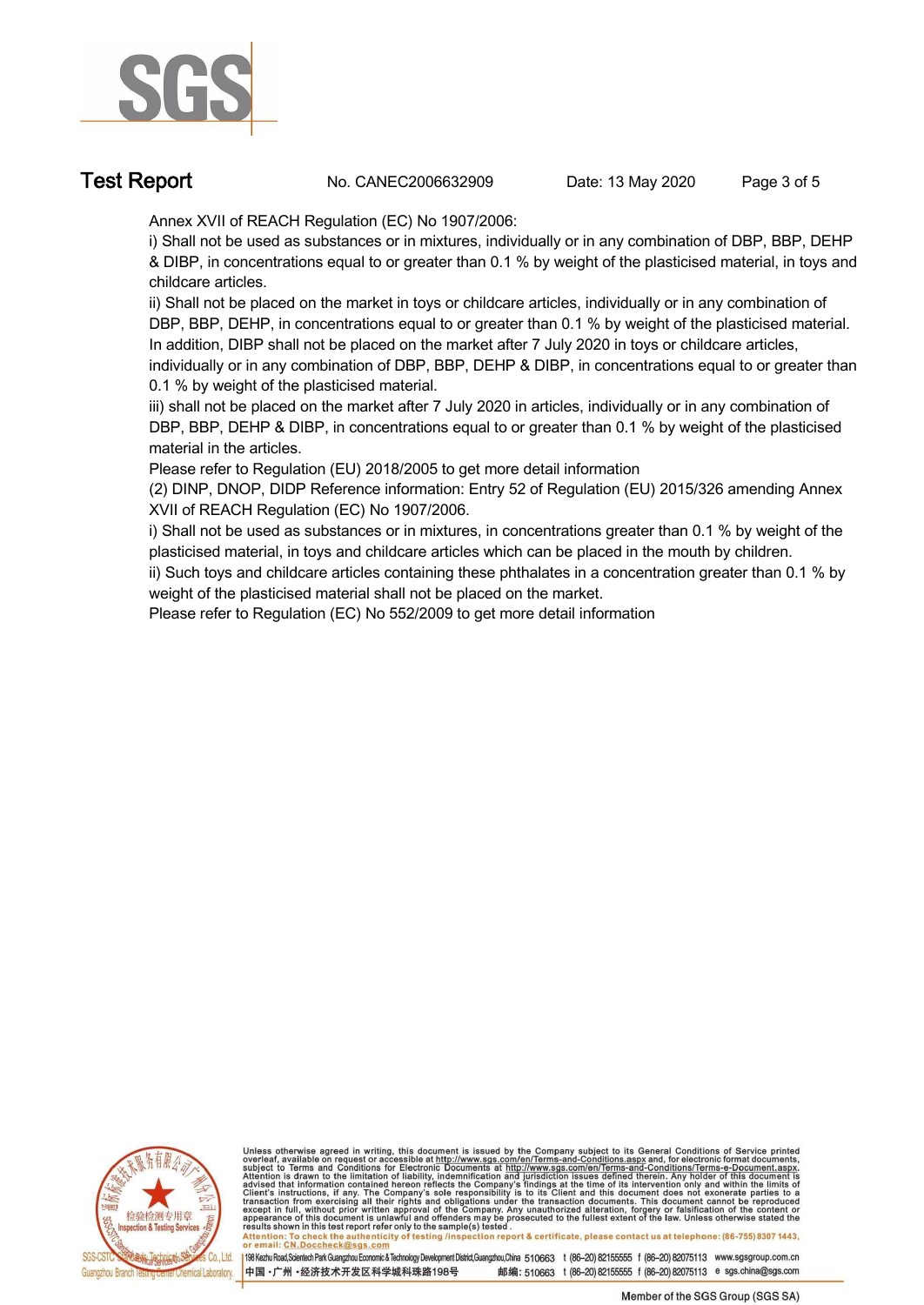

**Test Report. No. CANEC2006632909 Date: 13 May 2020 . Page 4 of 5.**

# **ATTACHMENTS Phthalates Testing Flow Chart**





Unless otherwise agreed in writing, this document is issued by the Company subject to its General Conditions of Service printed<br>overleaf, available on request or accessible at http://www.sgs.com/en/Terms-and-Conditions.asp results shown in this test report refer only to the sample(s) tested .<br>Attention: To check the authenticity of testing /inspection report & certificate, please contact us at telephone: (86-755) 8307 1443,<br>or email: <u>CN.Doc</u>

198 Kezhu Road,Scientech Park Guangzhou Economic & Technology Development District,Guangzhou,China 510663 t (86-20) 82155555 f (86-20) 82075113 www.sgsgroup.com.cn 中国·广州·经济技术开发区科学城科珠路198号 邮编: 510663 t (86-20) 82155555 f (86-20) 82075113 e sgs.china@sgs.com